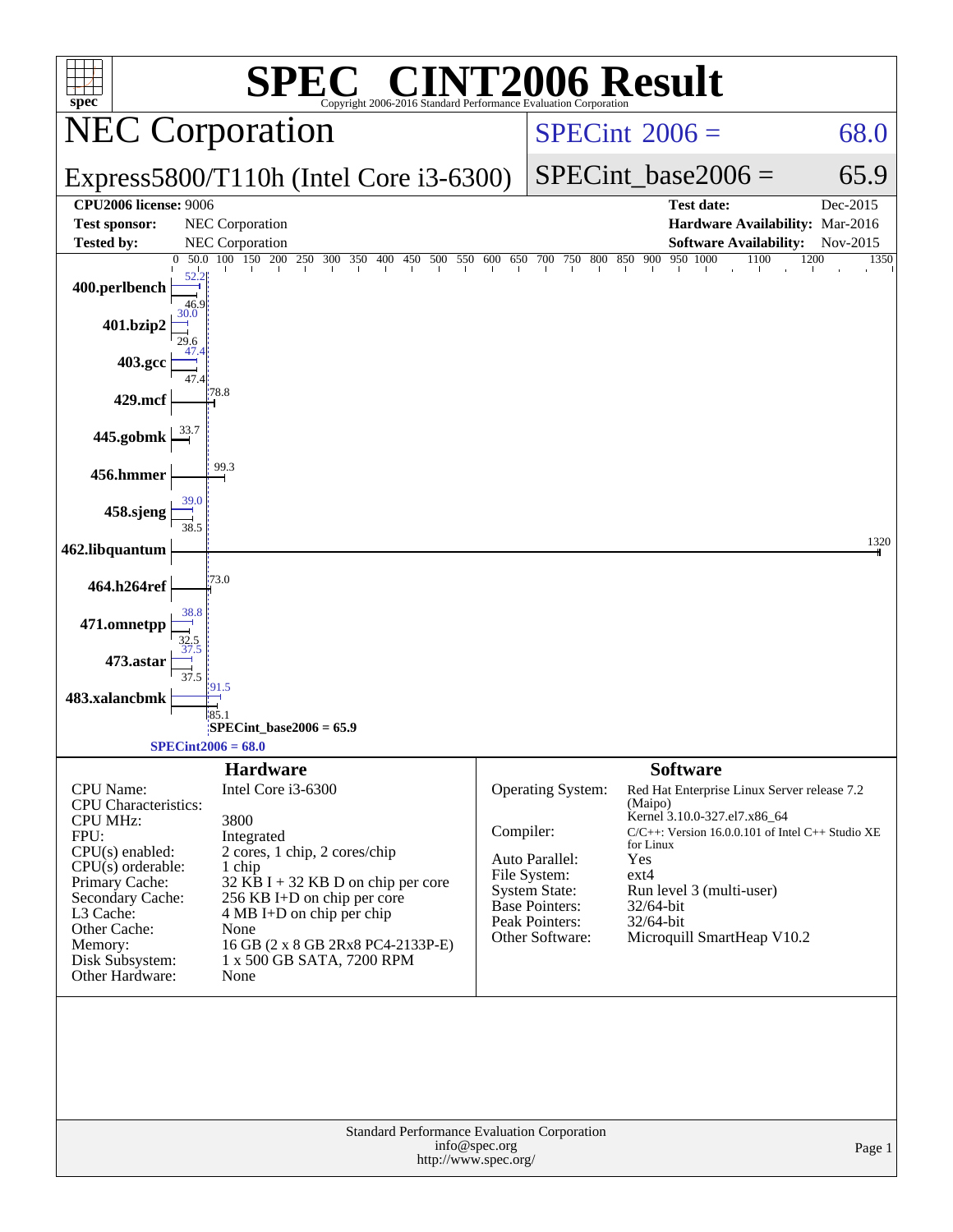

# **[SPEC CINT2006 Result](http://www.spec.org/auto/cpu2006/Docs/result-fields.html#SPECCINT2006Result)**

# NEC Corporation

### $SPECint2006 = 68.0$  $SPECint2006 = 68.0$

Express5800/T110h (Intel Core i3-6300)

SPECint base2006 =  $65.9$ 

### **[CPU2006 license:](http://www.spec.org/auto/cpu2006/Docs/result-fields.html#CPU2006license)** 9006 **[Test date:](http://www.spec.org/auto/cpu2006/Docs/result-fields.html#Testdate)** Dec-2015

**[Test sponsor:](http://www.spec.org/auto/cpu2006/Docs/result-fields.html#Testsponsor)** NEC Corporation **[Hardware Availability:](http://www.spec.org/auto/cpu2006/Docs/result-fields.html#HardwareAvailability)** Mar-2016 **[Tested by:](http://www.spec.org/auto/cpu2006/Docs/result-fields.html#Testedby)** NEC Corporation **[Software Availability:](http://www.spec.org/auto/cpu2006/Docs/result-fields.html#SoftwareAvailability)** Nov-2015

### **[Results Table](http://www.spec.org/auto/cpu2006/Docs/result-fields.html#ResultsTable)**

|                    | <b>Base</b>                                                                                              |              |                |              |                |              | <b>Peak</b>    |              |                |              |                |              |
|--------------------|----------------------------------------------------------------------------------------------------------|--------------|----------------|--------------|----------------|--------------|----------------|--------------|----------------|--------------|----------------|--------------|
| <b>Benchmark</b>   | <b>Seconds</b>                                                                                           | <b>Ratio</b> | <b>Seconds</b> | <b>Ratio</b> | <b>Seconds</b> | <b>Ratio</b> | <b>Seconds</b> | <b>Ratio</b> | <b>Seconds</b> | <b>Ratio</b> | <b>Seconds</b> | <b>Ratio</b> |
| $ 400$ .perlbench  | 209                                                                                                      | 46.7         | 208            | 46.9         | 208            | 46.9         | 186            | 52.6         | 188            | 52.0         | 187            | 52.2         |
| 401.bzip2          | 327                                                                                                      | 29.6         | 326            | 29.6         | 325            | 29.7         | 322            | 30.0         | 321            | 30.0         | 321            | <u>30.0</u>  |
| $403.\mathrm{gcc}$ | 170                                                                                                      | 47.5         | 170            | 47.3         | 170            | 47.4         | 170            | 47.4         | 170            | 47.5         | 170            | 47.4         |
| $429$ mcf          | 116                                                                                                      | 78.7         | 116            | 78.8         | 114            | 80.1         | 116            | 78.7         | <b>116</b>     | 78.8         | 114            | 80.1         |
| $445$ .gobmk       | 312                                                                                                      | 33.6         | 311            | 33.7         | 311            | 33.7         | 312            | 33.6         | 311            | 33.7         | 311            | 33.7         |
| 456.hmmer          | 93.7                                                                                                     | 99.6         | 93.9           | 99.3         | 93.9           | 99.3         | 93.7           | 99.6         | 93.9           | 99.3         | 93.9           | 99.3         |
| $458$ .sjeng       | 315                                                                                                      | 38.5         | 315            | 38.5         | 315            | 38.5         | 310            | 39.0         | 310            | 39.0         | 310            | <u>39.0</u>  |
| 462.libquantum     | 15.6                                                                                                     | 1320         | 15.6           | 1330         | 15.7           | 1320         | 15.6           | 1320         | 15.6           | 1330         | 15.7           | 1320         |
| 464.h264ref        | 303                                                                                                      | 73.0         | 303            | 73.0         | 304            | 72.8         | 303            | 73.0         | 303            | 73.0         | 304            | 72.8         |
| 471.omnetpp        | 192                                                                                                      | 32.5         | 192            | 32.6         | 192            | 32.5         | 161            | 38.8         | 159            | 39.4         | 161            | <u>38.8</u>  |
| $473$ . astar      | 187                                                                                                      | 37.5         | 186            | 37.7         | 187            | 37.5         | 187            | 37.5         | 186            | 37.7         | 187            | 37.5         |
| 483.xalancbmk      | 81.1                                                                                                     | 85.1         | 81.2           | 85.0         | 81.1           | 85.1         | 75.6           | 91.3         | 75.4           | 91.5         | 75.3           | 91.6         |
|                    | Results appear in the order in which they were run. Bold underlined text indicates a median measurement. |              |                |              |                |              |                |              |                |              |                |              |

### **[Submit Notes](http://www.spec.org/auto/cpu2006/Docs/result-fields.html#SubmitNotes)**

The config file option 'submit' was used.

### **[Operating System Notes](http://www.spec.org/auto/cpu2006/Docs/result-fields.html#OperatingSystemNotes)**

Stack size set to unlimited using "ulimit -s unlimited"

### **[Platform Notes](http://www.spec.org/auto/cpu2006/Docs/result-fields.html#PlatformNotes)**

 BIOS Settings: Power Management Policy: Custom Energy Performance: Performance Hyper-Threading: Disabled

### **[General Notes](http://www.spec.org/auto/cpu2006/Docs/result-fields.html#GeneralNotes)**

Environment variables set by runspec before the start of the run: KMP\_AFFINITY = "granularity=fine,scatter" LD\_LIBRARY\_PATH = "/home/cpu2006/libs/32:/home/cpu2006/libs/64:/home/cpu2006/sh" OMP NUM THREADS = "2"

 Binaries compiled on a system with 1x Intel Core i5-4670K CPU + 32GB memory using RedHat EL 7.1 Transparent Huge Pages enabled with: echo always > /sys/kernel/mm/transparent\_hugepage/enabled

> Standard Performance Evaluation Corporation [info@spec.org](mailto:info@spec.org) <http://www.spec.org/>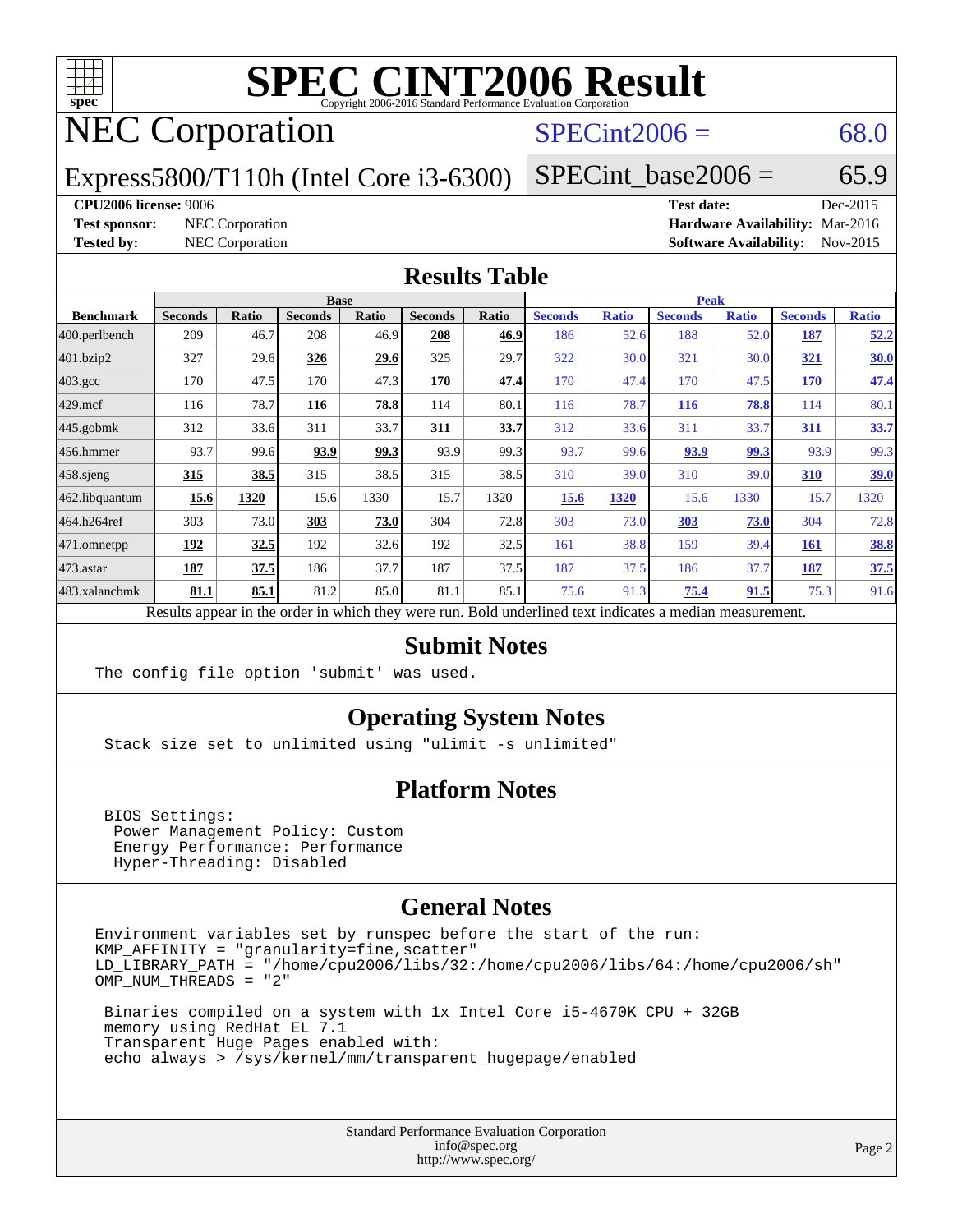

# **[SPEC CINT2006 Result](http://www.spec.org/auto/cpu2006/Docs/result-fields.html#SPECCINT2006Result)**

NEC Corporation

 $SPECint2006 = 68.0$  $SPECint2006 = 68.0$ 

Express5800/T110h (Intel Core i3-6300)

**[Tested by:](http://www.spec.org/auto/cpu2006/Docs/result-fields.html#Testedby)** NEC Corporation **[Software Availability:](http://www.spec.org/auto/cpu2006/Docs/result-fields.html#SoftwareAvailability)** Nov-2015

**[CPU2006 license:](http://www.spec.org/auto/cpu2006/Docs/result-fields.html#CPU2006license)** 9006 **[Test date:](http://www.spec.org/auto/cpu2006/Docs/result-fields.html#Testdate)** Dec-2015 **[Test sponsor:](http://www.spec.org/auto/cpu2006/Docs/result-fields.html#Testsponsor)** NEC Corporation **[Hardware Availability:](http://www.spec.org/auto/cpu2006/Docs/result-fields.html#HardwareAvailability)** Mar-2016

SPECint base2006 =  $65.9$ 

## **[Base Compiler Invocation](http://www.spec.org/auto/cpu2006/Docs/result-fields.html#BaseCompilerInvocation)**

[C benchmarks](http://www.spec.org/auto/cpu2006/Docs/result-fields.html#Cbenchmarks):  $\text{icc}$   $-\text{m64}$ 

[C++ benchmarks:](http://www.spec.org/auto/cpu2006/Docs/result-fields.html#CXXbenchmarks) [icpc -m64](http://www.spec.org/cpu2006/results/res2016q1/cpu2006-20160125-38831.flags.html#user_CXXbase_intel_icpc_64bit_fc66a5337ce925472a5c54ad6a0de310)

### **[Base Portability Flags](http://www.spec.org/auto/cpu2006/Docs/result-fields.html#BasePortabilityFlags)**

 400.perlbench: [-DSPEC\\_CPU\\_LP64](http://www.spec.org/cpu2006/results/res2016q1/cpu2006-20160125-38831.flags.html#b400.perlbench_basePORTABILITY_DSPEC_CPU_LP64) [-DSPEC\\_CPU\\_LINUX\\_X64](http://www.spec.org/cpu2006/results/res2016q1/cpu2006-20160125-38831.flags.html#b400.perlbench_baseCPORTABILITY_DSPEC_CPU_LINUX_X64) 401.bzip2: [-DSPEC\\_CPU\\_LP64](http://www.spec.org/cpu2006/results/res2016q1/cpu2006-20160125-38831.flags.html#suite_basePORTABILITY401_bzip2_DSPEC_CPU_LP64) 403.gcc: [-DSPEC\\_CPU\\_LP64](http://www.spec.org/cpu2006/results/res2016q1/cpu2006-20160125-38831.flags.html#suite_basePORTABILITY403_gcc_DSPEC_CPU_LP64) 429.mcf: [-DSPEC\\_CPU\\_LP64](http://www.spec.org/cpu2006/results/res2016q1/cpu2006-20160125-38831.flags.html#suite_basePORTABILITY429_mcf_DSPEC_CPU_LP64) 445.gobmk: [-DSPEC\\_CPU\\_LP64](http://www.spec.org/cpu2006/results/res2016q1/cpu2006-20160125-38831.flags.html#suite_basePORTABILITY445_gobmk_DSPEC_CPU_LP64) 456.hmmer: [-DSPEC\\_CPU\\_LP64](http://www.spec.org/cpu2006/results/res2016q1/cpu2006-20160125-38831.flags.html#suite_basePORTABILITY456_hmmer_DSPEC_CPU_LP64) 458.sjeng: [-DSPEC\\_CPU\\_LP64](http://www.spec.org/cpu2006/results/res2016q1/cpu2006-20160125-38831.flags.html#suite_basePORTABILITY458_sjeng_DSPEC_CPU_LP64) 462.libquantum: [-DSPEC\\_CPU\\_LP64](http://www.spec.org/cpu2006/results/res2016q1/cpu2006-20160125-38831.flags.html#suite_basePORTABILITY462_libquantum_DSPEC_CPU_LP64) [-DSPEC\\_CPU\\_LINUX](http://www.spec.org/cpu2006/results/res2016q1/cpu2006-20160125-38831.flags.html#b462.libquantum_baseCPORTABILITY_DSPEC_CPU_LINUX) 464.h264ref: [-DSPEC\\_CPU\\_LP64](http://www.spec.org/cpu2006/results/res2016q1/cpu2006-20160125-38831.flags.html#suite_basePORTABILITY464_h264ref_DSPEC_CPU_LP64) 471.omnetpp: [-DSPEC\\_CPU\\_LP64](http://www.spec.org/cpu2006/results/res2016q1/cpu2006-20160125-38831.flags.html#suite_basePORTABILITY471_omnetpp_DSPEC_CPU_LP64) 473.astar: [-DSPEC\\_CPU\\_LP64](http://www.spec.org/cpu2006/results/res2016q1/cpu2006-20160125-38831.flags.html#suite_basePORTABILITY473_astar_DSPEC_CPU_LP64) 483.xalancbmk: [-DSPEC\\_CPU\\_LP64](http://www.spec.org/cpu2006/results/res2016q1/cpu2006-20160125-38831.flags.html#suite_basePORTABILITY483_xalancbmk_DSPEC_CPU_LP64) [-DSPEC\\_CPU\\_LINUX](http://www.spec.org/cpu2006/results/res2016q1/cpu2006-20160125-38831.flags.html#b483.xalancbmk_baseCXXPORTABILITY_DSPEC_CPU_LINUX)

### **[Base Optimization Flags](http://www.spec.org/auto/cpu2006/Docs/result-fields.html#BaseOptimizationFlags)**

[C benchmarks](http://www.spec.org/auto/cpu2006/Docs/result-fields.html#Cbenchmarks):

[-xCORE-AVX2](http://www.spec.org/cpu2006/results/res2016q1/cpu2006-20160125-38831.flags.html#user_CCbase_f-xAVX2_5f5fc0cbe2c9f62c816d3e45806c70d7) [-ipo](http://www.spec.org/cpu2006/results/res2016q1/cpu2006-20160125-38831.flags.html#user_CCbase_f-ipo) [-O3](http://www.spec.org/cpu2006/results/res2016q1/cpu2006-20160125-38831.flags.html#user_CCbase_f-O3) [-no-prec-div](http://www.spec.org/cpu2006/results/res2016q1/cpu2006-20160125-38831.flags.html#user_CCbase_f-no-prec-div) [-parallel](http://www.spec.org/cpu2006/results/res2016q1/cpu2006-20160125-38831.flags.html#user_CCbase_f-parallel) [-opt-prefetch](http://www.spec.org/cpu2006/results/res2016q1/cpu2006-20160125-38831.flags.html#user_CCbase_f-opt-prefetch) [-auto-p32](http://www.spec.org/cpu2006/results/res2016q1/cpu2006-20160125-38831.flags.html#user_CCbase_f-auto-p32)

[C++ benchmarks:](http://www.spec.org/auto/cpu2006/Docs/result-fields.html#CXXbenchmarks)

[-xCORE-AVX2](http://www.spec.org/cpu2006/results/res2016q1/cpu2006-20160125-38831.flags.html#user_CXXbase_f-xAVX2_5f5fc0cbe2c9f62c816d3e45806c70d7) [-ipo](http://www.spec.org/cpu2006/results/res2016q1/cpu2006-20160125-38831.flags.html#user_CXXbase_f-ipo) [-O3](http://www.spec.org/cpu2006/results/res2016q1/cpu2006-20160125-38831.flags.html#user_CXXbase_f-O3) [-no-prec-div](http://www.spec.org/cpu2006/results/res2016q1/cpu2006-20160125-38831.flags.html#user_CXXbase_f-no-prec-div) [-opt-prefetch](http://www.spec.org/cpu2006/results/res2016q1/cpu2006-20160125-38831.flags.html#user_CXXbase_f-opt-prefetch) [-auto-p32](http://www.spec.org/cpu2006/results/res2016q1/cpu2006-20160125-38831.flags.html#user_CXXbase_f-auto-p32) [-Wl,-z,muldefs](http://www.spec.org/cpu2006/results/res2016q1/cpu2006-20160125-38831.flags.html#user_CXXbase_link_force_multiple1_74079c344b956b9658436fd1b6dd3a8a) [-L/sh -lsmartheap64](http://www.spec.org/cpu2006/results/res2016q1/cpu2006-20160125-38831.flags.html#user_CXXbase_SmartHeap64_ed4ef857ce90951921efb0d91eb88472)

### **[Base Other Flags](http://www.spec.org/auto/cpu2006/Docs/result-fields.html#BaseOtherFlags)**

[C benchmarks](http://www.spec.org/auto/cpu2006/Docs/result-fields.html#Cbenchmarks):

403.gcc: [-Dalloca=\\_alloca](http://www.spec.org/cpu2006/results/res2016q1/cpu2006-20160125-38831.flags.html#b403.gcc_baseEXTRA_CFLAGS_Dalloca_be3056838c12de2578596ca5467af7f3)

## **[Peak Compiler Invocation](http://www.spec.org/auto/cpu2006/Docs/result-fields.html#PeakCompilerInvocation)**

[C benchmarks \(except as noted below\)](http://www.spec.org/auto/cpu2006/Docs/result-fields.html#Cbenchmarksexceptasnotedbelow):  $\text{icc}$  -m64

Continued on next page

Standard Performance Evaluation Corporation [info@spec.org](mailto:info@spec.org) <http://www.spec.org/>

Page 3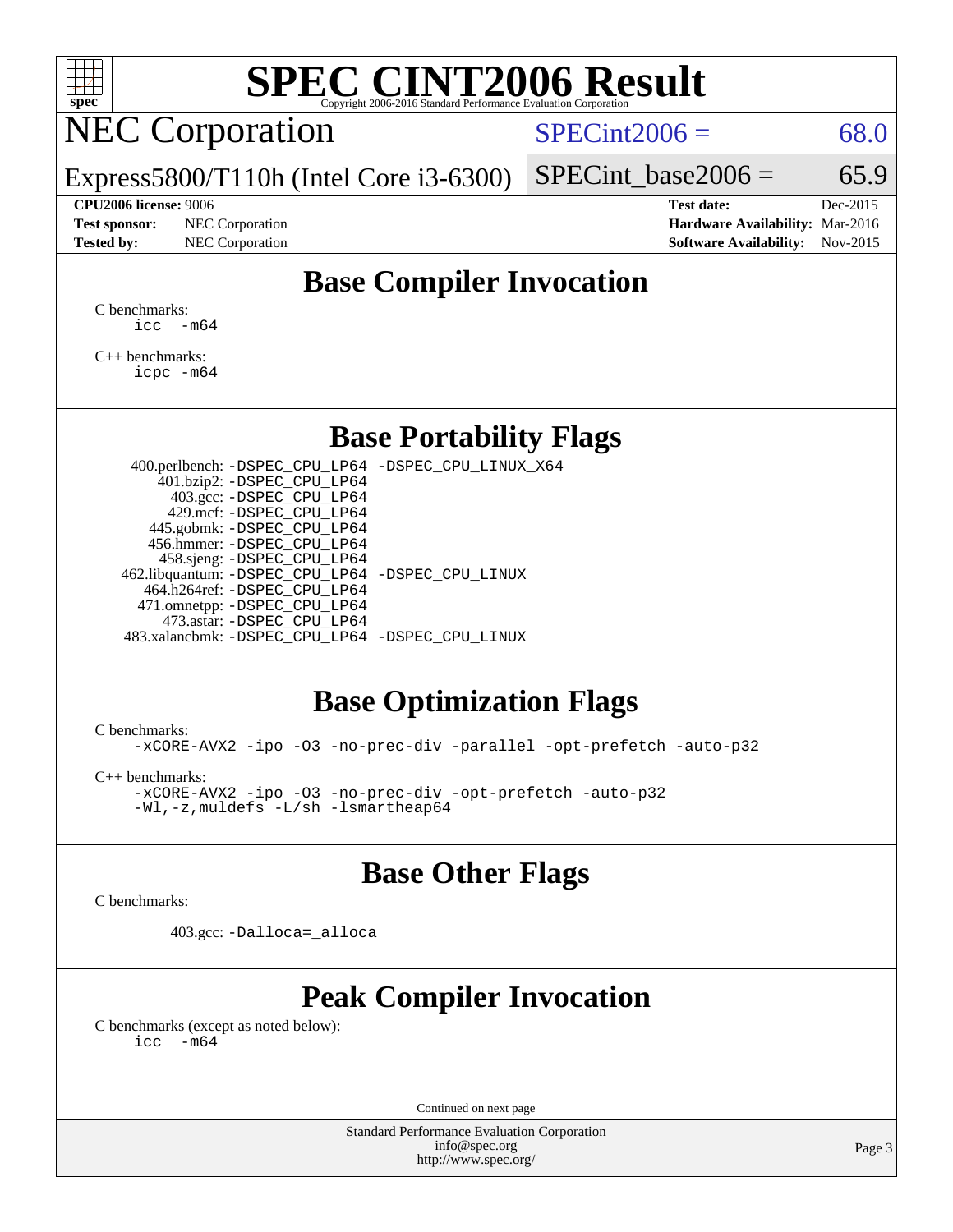

# **[SPEC CINT2006 Result](http://www.spec.org/auto/cpu2006/Docs/result-fields.html#SPECCINT2006Result)**

NEC Corporation

 $SPECint2006 = 68.0$  $SPECint2006 = 68.0$ 

Express5800/T110h (Intel Core i3-6300)

SPECint base2006 =  $65.9$ 

**[Test sponsor:](http://www.spec.org/auto/cpu2006/Docs/result-fields.html#Testsponsor)** NEC Corporation **NEC Corporation [Hardware Availability:](http://www.spec.org/auto/cpu2006/Docs/result-fields.html#HardwareAvailability)** Mar-2016

**[CPU2006 license:](http://www.spec.org/auto/cpu2006/Docs/result-fields.html#CPU2006license)** 9006 **[Test date:](http://www.spec.org/auto/cpu2006/Docs/result-fields.html#Testdate)** Dec-2015 [Tested by:](http://www.spec.org/auto/cpu2006/Docs/result-fields.html#Testedby) NEC Corporation **[Software Availability:](http://www.spec.org/auto/cpu2006/Docs/result-fields.html#SoftwareAvailability)** Nov-2015

# **[Peak Compiler Invocation \(Continued\)](http://www.spec.org/auto/cpu2006/Docs/result-fields.html#PeakCompilerInvocation)**

400.perlbench: [icc -m32 -L/opt/intel/compilers\\_and\\_libraries\\_2016/linux/compiler/lib/ia32\\_lin](http://www.spec.org/cpu2006/results/res2016q1/cpu2006-20160125-38831.flags.html#user_peakCCLD400_perlbench_intel_icc_e10256ba5924b668798078a321b0cb3f)

[C++ benchmarks \(except as noted below\):](http://www.spec.org/auto/cpu2006/Docs/result-fields.html#CXXbenchmarksexceptasnotedbelow)

[icpc -m32 -L/opt/intel/compilers\\_and\\_libraries\\_2016/linux/compiler/lib/ia32\\_lin](http://www.spec.org/cpu2006/results/res2016q1/cpu2006-20160125-38831.flags.html#user_CXXpeak_intel_icpc_b4f50a394bdb4597aa5879c16bc3f5c5)

473.astar: [icpc -m64](http://www.spec.org/cpu2006/results/res2016q1/cpu2006-20160125-38831.flags.html#user_peakCXXLD473_astar_intel_icpc_64bit_fc66a5337ce925472a5c54ad6a0de310)

## **[Peak Portability Flags](http://www.spec.org/auto/cpu2006/Docs/result-fields.html#PeakPortabilityFlags)**

 400.perlbench: [-D\\_FILE\\_OFFSET\\_BITS=64](http://www.spec.org/cpu2006/results/res2016q1/cpu2006-20160125-38831.flags.html#user_peakPORTABILITY400_perlbench_file_offset_bits_64_438cf9856305ebd76870a2c6dc2689ab) [-DSPEC\\_CPU\\_LINUX\\_IA32](http://www.spec.org/cpu2006/results/res2016q1/cpu2006-20160125-38831.flags.html#b400.perlbench_peakCPORTABILITY_DSPEC_CPU_LINUX_IA32) 401.bzip2: [-DSPEC\\_CPU\\_LP64](http://www.spec.org/cpu2006/results/res2016q1/cpu2006-20160125-38831.flags.html#suite_peakPORTABILITY401_bzip2_DSPEC_CPU_LP64) 403.gcc: [-DSPEC\\_CPU\\_LP64](http://www.spec.org/cpu2006/results/res2016q1/cpu2006-20160125-38831.flags.html#suite_peakPORTABILITY403_gcc_DSPEC_CPU_LP64) 429.mcf: [-DSPEC\\_CPU\\_LP64](http://www.spec.org/cpu2006/results/res2016q1/cpu2006-20160125-38831.flags.html#suite_peakPORTABILITY429_mcf_DSPEC_CPU_LP64) 445.gobmk: [-DSPEC\\_CPU\\_LP64](http://www.spec.org/cpu2006/results/res2016q1/cpu2006-20160125-38831.flags.html#suite_peakPORTABILITY445_gobmk_DSPEC_CPU_LP64) 456.hmmer: [-DSPEC\\_CPU\\_LP64](http://www.spec.org/cpu2006/results/res2016q1/cpu2006-20160125-38831.flags.html#suite_peakPORTABILITY456_hmmer_DSPEC_CPU_LP64) 458.sjeng: [-DSPEC\\_CPU\\_LP64](http://www.spec.org/cpu2006/results/res2016q1/cpu2006-20160125-38831.flags.html#suite_peakPORTABILITY458_sjeng_DSPEC_CPU_LP64) 462.libquantum: [-DSPEC\\_CPU\\_LP64](http://www.spec.org/cpu2006/results/res2016q1/cpu2006-20160125-38831.flags.html#suite_peakPORTABILITY462_libquantum_DSPEC_CPU_LP64) [-DSPEC\\_CPU\\_LINUX](http://www.spec.org/cpu2006/results/res2016q1/cpu2006-20160125-38831.flags.html#b462.libquantum_peakCPORTABILITY_DSPEC_CPU_LINUX) 464.h264ref: [-DSPEC\\_CPU\\_LP64](http://www.spec.org/cpu2006/results/res2016q1/cpu2006-20160125-38831.flags.html#suite_peakPORTABILITY464_h264ref_DSPEC_CPU_LP64) 471.omnetpp: [-D\\_FILE\\_OFFSET\\_BITS=64](http://www.spec.org/cpu2006/results/res2016q1/cpu2006-20160125-38831.flags.html#user_peakPORTABILITY471_omnetpp_file_offset_bits_64_438cf9856305ebd76870a2c6dc2689ab) 473.astar: [-DSPEC\\_CPU\\_LP64](http://www.spec.org/cpu2006/results/res2016q1/cpu2006-20160125-38831.flags.html#suite_peakPORTABILITY473_astar_DSPEC_CPU_LP64) 483.xalancbmk: [-D\\_FILE\\_OFFSET\\_BITS=64](http://www.spec.org/cpu2006/results/res2016q1/cpu2006-20160125-38831.flags.html#user_peakPORTABILITY483_xalancbmk_file_offset_bits_64_438cf9856305ebd76870a2c6dc2689ab) [-DSPEC\\_CPU\\_LINUX](http://www.spec.org/cpu2006/results/res2016q1/cpu2006-20160125-38831.flags.html#b483.xalancbmk_peakCXXPORTABILITY_DSPEC_CPU_LINUX)

# **[Peak Optimization Flags](http://www.spec.org/auto/cpu2006/Docs/result-fields.html#PeakOptimizationFlags)**

```
C benchmarks:
```

```
 400.perlbench: -xCORE-AVX2(pass 2) -prof-gen:threadsafe(pass 1)
          -i\text{po}(pass 2) -\overline{0}3(pass 2)-no-prec-div(pass 2)
          -par-num-threads=1(pass 1) -prof-use(pass 2) -opt-prefetch
          -ansi-alias
  401.bzip2: -xCORE-AVX2(pass 2) -prof-gen:threadsafe(pass 1)
          -ipo(pass 2) -O3(pass 2) -no-prec-div
          -par-num-threads=1(pass 1) -prof-use(pass 2) -auto-ilp32
          -opt-prefetch -ansi-alias
    403.gcc: -xCORE-AVX2 -ipo -O3 -no-prec-div -inline-calloc
          -opt-malloc-options=3 -auto-ilp32
  429.mcf: basepeak = yes
445.gobmk: basepeak = yes
 456.hmmer: basepeak = yes
                                  Continued on next page
```
Standard Performance Evaluation Corporation [info@spec.org](mailto:info@spec.org) <http://www.spec.org/>